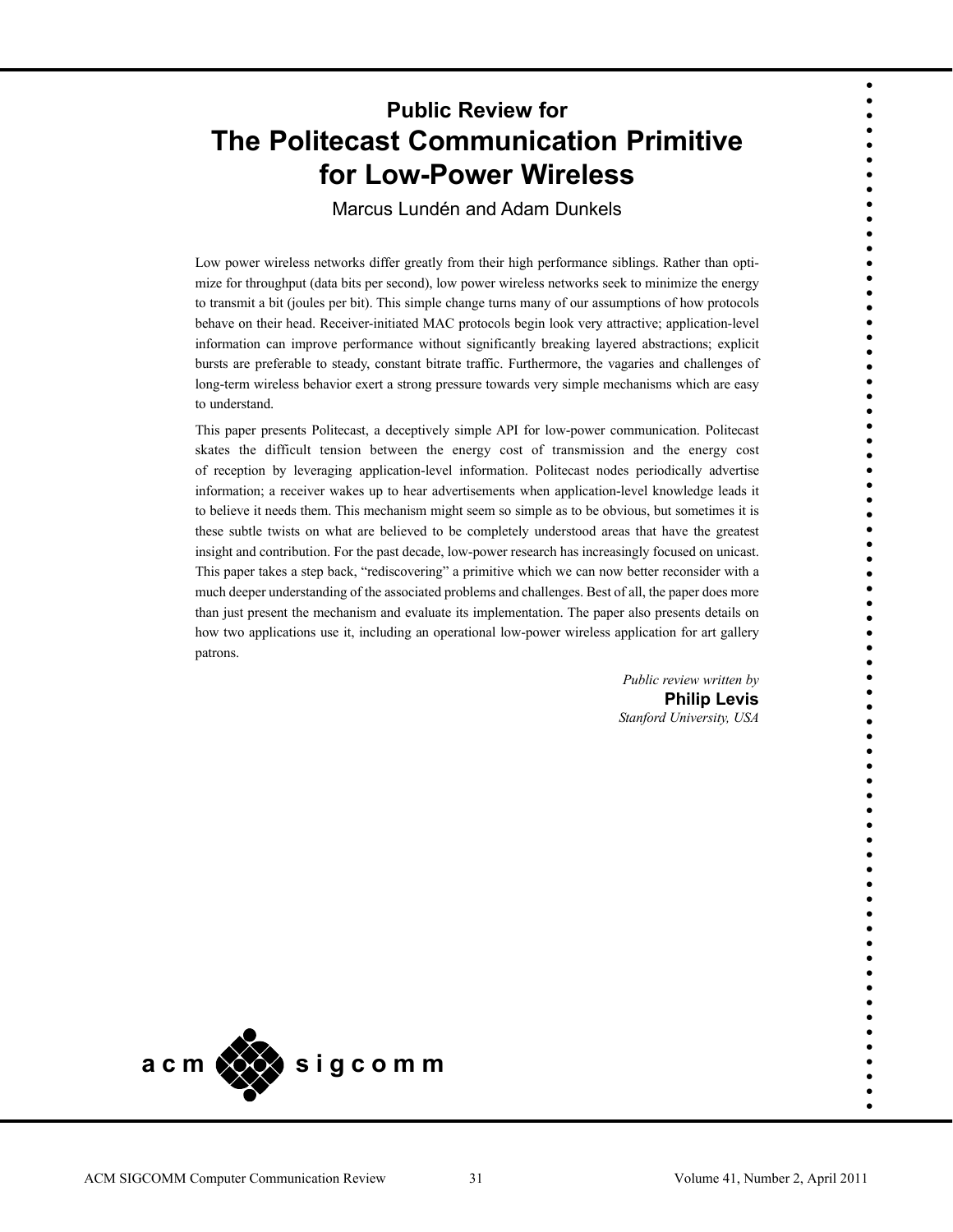# **The Politecast Communication Primitive for Low-Power Wireless**

Marcus Lundén and Adam Dunkels Swedish Institute of Computer Science Kista, Sweden {mlunden, adam}@sics.se

## ABSTRACT

In low-power wireless networks, nodes need to duty cycle their radio transceivers to achieve a long system lifetime. Counter-intuitively, in such networks broadcast becomes expensive in terms of energy and bandwidth since all neighbors must be woken up to receive broadcast messages. We argue that there is a class of traffic for which broadcast is overkill: periodic redundant transmissions of semi-static information that is already known to all neighbors, such as neighbor and router advertisements. Our experiments show that such traffic can account for as much as 20% of the network power consumption. We argue that this calls for a new communication primitive and present politecast, a communication primitive that allows messages to be sent without explicitly waking neighbors up. We have built two systems based on politecast: a low-power wireless mobile toy and a full-scale low-power wireless network deployment in an art gallery and our experimental results show that politecast can provide up to a four-fold lifetime improvement over broadcast.

## Categories and Subject Descriptors

C.2.1 [Computer Communication Networks]: Network Architecture and Design—Wireless communication

### General Terms

Design, Experimentation, Measurement, Performance

## Keywords

Low-power wireless, sensor networks, duty cycling

## 1. INTRODUCTION

Low-power wireless networking has long been investigated in the context of wireless sensor networks, but its application space has recently been significantly broadened with new applications in the smart grid, smart cities, building automation, industrial automation, home automation, and container tracking, to name a few [14]. In such networks, the power consumption of the network nodes must be low to achieve the necessary multi-year lifetimes.

In low-power wireless, power consumption and communication is intertwined. The radio transceiver typically is the most power consuming peripheral so to achieve a low power consumption, nodes must duty cycle their radio transceivers [1, 11, 13]. With recent duty cycling mechanisms, idle nodes have their radios switched off more than 99% of the time [3] while being ready to accept incoming traffic. To



Figure 1: With unicast (left), only one receiver is awakened to receive the message; with broadcast (middle), all neighbors are awakened to receive the message; with politecast (right), only nodes that for themselves have decided to be aware receives the message.

send a message in a duty cycled low-power network, a sender must either wait until the receiver is known to be awake or explicitly wake up the receiver before sending the message. To send a unicast, only the receiver needs to be awakened. To send a broadcast, all nodes in the neighborhood must be awakened.

Many have found the traditional unicast and broadcast primitives to be too constraining for low-power wireless applications. For example, in achieving a low power consumption for neighbor discovery mechanisms, in the Disco and U-Connect neighbor discovery mechanisms [5, 8] nodes periodically transmit beacons that are sent to the link-layer broadcast address but that do not wake neighbors up. A similar communication pattern is found in receiver-initiated duty-cycling protocols such as RI-MAC [13], where nodes periodically transmit beacons to the link-layer broadcast address but without any explicit wake-up of neighbors.

We argue that there is an additional class of traffic for which the traditional unicast and broadcast primitives are too coarse-grained: periodic redundant transmissions. Periodic redundant transmissions are messages that is periodically sent and that contain information that is already known to neighbors. Examples are neighbor and router reachability advertisements or routing metric beacons. This information must be periodically transmitted since new or mobile nodes may join the network at any time. This type of traffic is traditionally sent using broadcast. But in a lowpower wireless network, broadcasts are expensive in terms of power consumption and bandwidth since all neighbors must be explicitly awakened to receive the information. For this reason, protocols attempt to reduce the amount of periodic broadcasts they transmit [3, 7].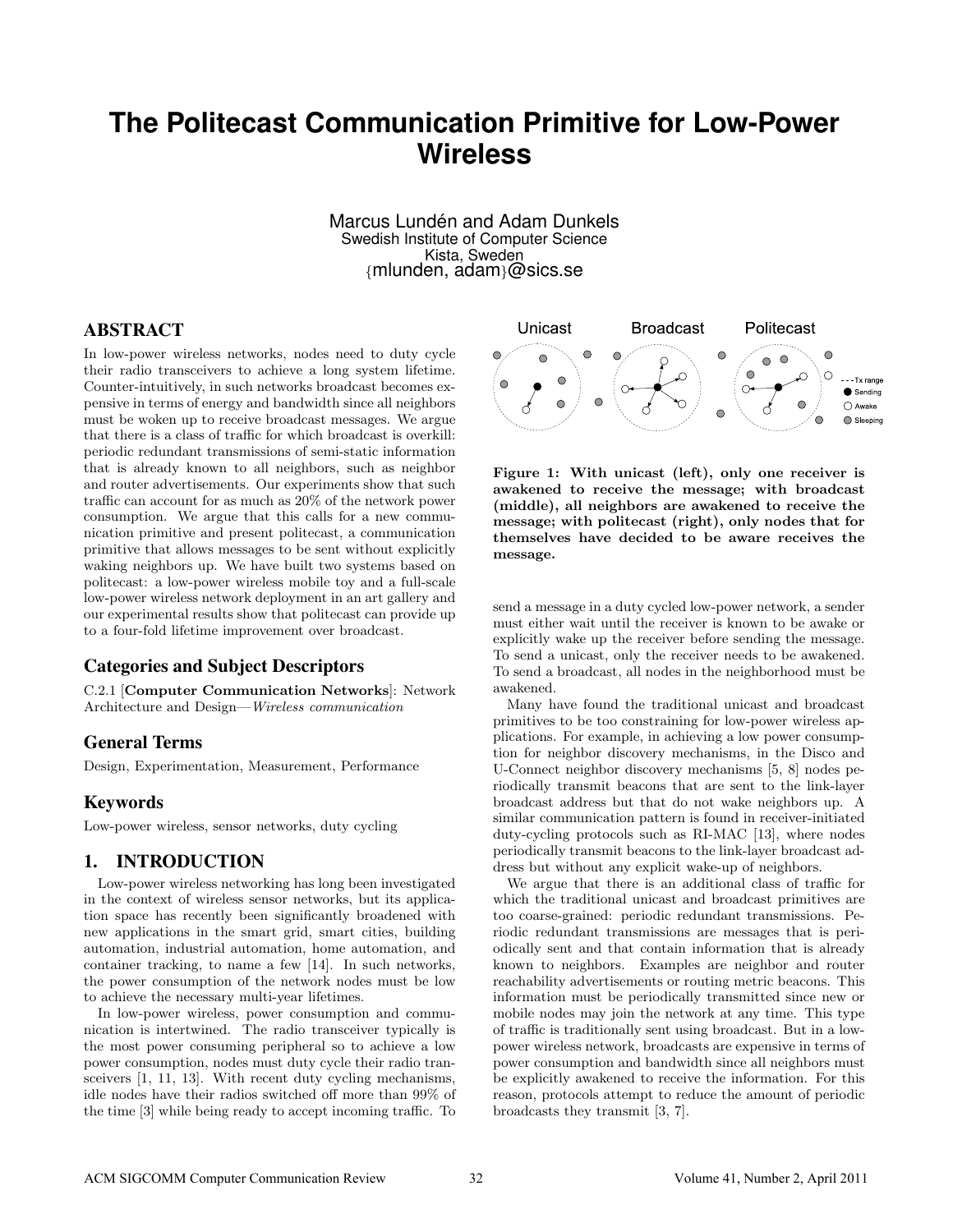We propose that the communication patterns found in Disco, U-Connect, RI-MAC, and other low-power mechanisms should be generalized into a new communication primitive that can be efficiently used to reduce the power consumption for periodic redundant transmissions. We call this communication primitive politecast.

A politecast is a transmission that potentially reaches all neighbors, but only if the neighbors are actively listening for the transmission. The receivers independently decide if they are interested in hearing the transmission or not. Unlike unicast, a politecast is not directed at any particular receiver but potentially reaches multiple nodes. Unlike broadcast, a politecast is not intended to reach all nodes in the neighborhood. The relationship between unicast, broadcast, and politecast is shown in Figure 1.

With politecast, periodic redundant transmissions can be sent without disturbing those neighbors that already are aware of the information. New or mobile nodes, that do not have knowledge of the information, can independently listen for politecasts from neighbors in order to gather their information.

The contributions of this paper are twofold. First, we identify and generalize the politecast communication primitive based on communication patterns used in existing lowpower wireless mechanisms. Second, we apply the politecast primitive to a class of traffic for which it has not previously been used and, with results from two politecast-based systems, show that politecast can provide significant energy savings.

The name of the politecast primitive comes from its politeness. A sender does not push its message onto its neighbors, but politely delivers it only to those that want to hear it.

# 2. POWER AND COMMUNICATION ARE INTERTWINED

In a low-power wireless network, nodes must duty cycle their radio transceivers to achieve a long system lifetime. Listening for transmissions is as expensive as sending data, so radio transceivers must be switched completely off to save power. To be able to communicate with a duty cycled radio, nodes must participate in a wake-up scheme that allow nodes to communicate while keeping the radio transceiver switched off as much as possible. Many such duty cycling schemes exist, but sender-initiated asynchronous duty cycling protocols are the most commonly used. Examples of sender-initiated asynchronous mechanisms are B-MAC [11], X-MAC [1], and ContikiMAC [3].

In sender-initiated asynchronous duty cycling protocols, the radio transceiver is periodically switched on to check for the presence of a wake-up signal. If a wake-up signal is heard, the radio is kept on for a while longer in anticipation of the data packet. Several methods to determine when to wake up exist. X-MAC uses a string of strobe packets to the intended receiver as the wake-up signal. When the sender receives an acknowledgment for the strobe, it sends the data packet. ContikiMAC repeatedly transmits the data packet itself instead of sending dedicated strobe packets. In receiver-initiated schemes such as RI-MAC [13], the roles are reversed: the sender periodically wakes up to transmit a probe packet, waits for a reply, then switches the radio off. A sender listens for a probe packet from the receiver and transmits its data packet in reply to the probe.



Figure 2: Unicast and broadcast transmissions with a sender-initiated asynchronous duty cycling mechanism. Unicast transmissions (top) awaken only the receiver. After learning the receiver phase, fewer wake-up packets need to be sent. Broadcast transmissions (bottom) always need to send a full sleep period of packets to reach all neighbors.

In both sender-initiated and receiver-initiated protocols, unicast transmissions can be made very efficient since senders can learn the wake-up phases of their neighbors [3]. The wake-up signal can then be sent when the neighbor wakes up to listen for it, without wasting transmissions when the receiver is sleeping. A sender learns a neighbors wake-up phase after a successful transmission.

Broadcast transmissions cannot be made as efficient as unicast transmissions, because a broadcast needs to reach all neighbors. Therefore a broadcast transmission must wake up every receiver in range. Thus a broadcast is inherently more expensive than a unicast. The difference is shown in Figure 2.

The behavior of a synchronous duty cycling mechanism is different from an asynchronous mechanism. In a synchronous mechanism, all nodes are time-synchronized and the global time is divided into time slots. Nodes are scheduled to listen for transmissions during specific time slots and a sender waits until its receiver has a listen slot before sending its message. Broadcast can be performed either by scheduling specific broadcast slots, during which all nodes listen for transmissions, or by having a sender transmit a packet for all neighbors' listen slots. In either case, broadcast is inherently more costly than unicast.

## 3. BROADCAST IS OVERKILL

We argue that there is a class of transmissions for which broadcast is overkill: periodic redundant transmissions of semi-static information that is already known to all or most neighbors. Examples of such periodic redundant transmissions are neighbor or router reachability messages and periodic advertisements of local non-changing routing metrics. Today, such information is sent using broadcast. Since the information already is known to the receivers, the use of broadcast for this traffic type results in at least three problems:

Redundant receptions cost energy. We define a redundant reception as a transmission that reaches nodes that are not interested in the transmission, i.e., when a transmis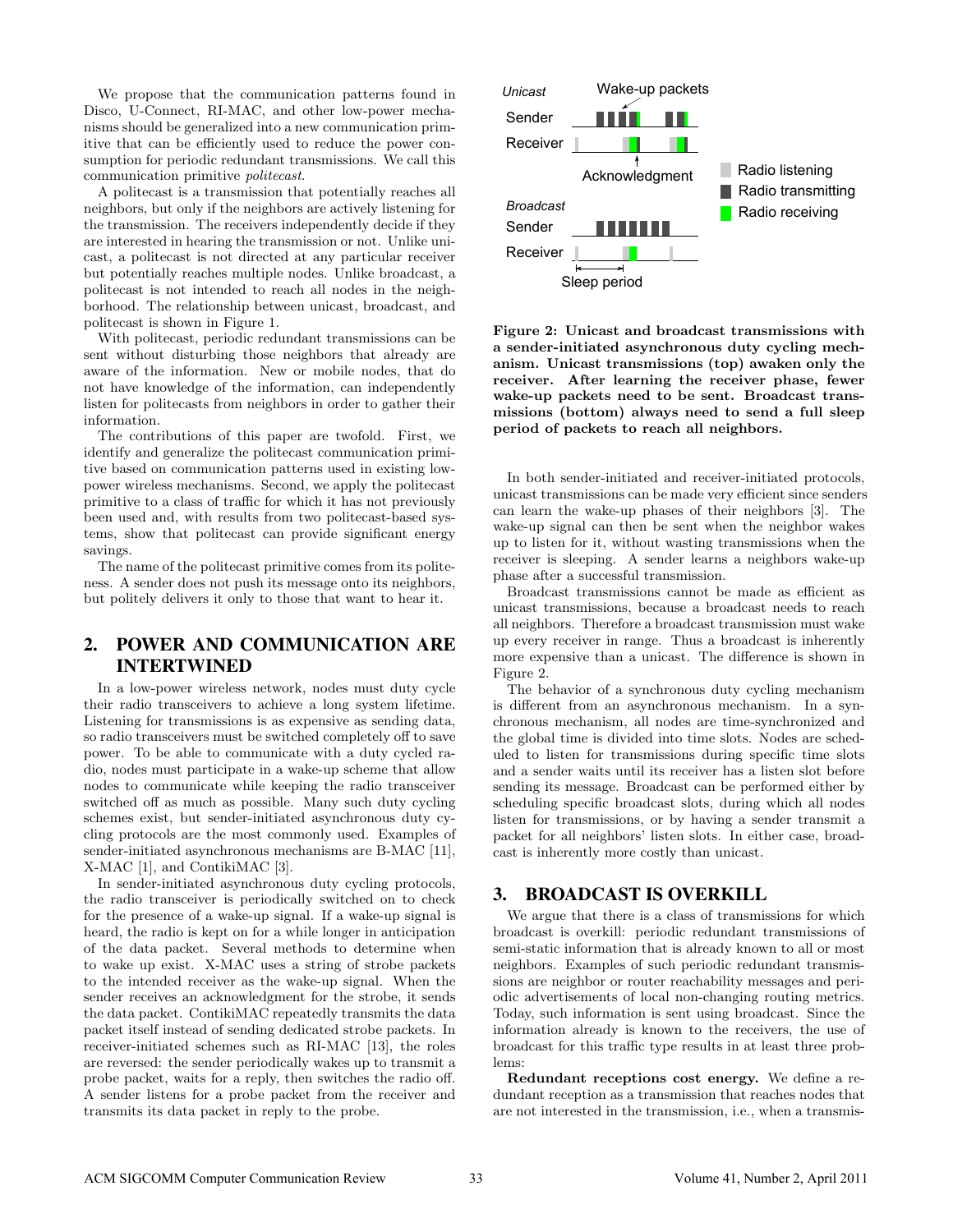sion contains information that the receiver already knows. To receive a broadcast transmission, all receiving nodes must be awakened, which costs energy for all receivers, regardless if the transmission was necessary or not.

Increased congestion reduces application performance. Congestion occurs when nodes transmit more information than can be accommodated by the communication bandwidth. For broadcasts, the wake-up signaling consumes bandwidth and contributes to congestion. When congestion occurs, application performance suffers. To reduce the risk of congestion, application and protocol designers need to reduce their broadcast rate, potentially reducing application performance.

Unbalanced effort causes infrastructure strain. The cost of a broadcast transmission is typically higher for the sender than for the receivers. In applications where one class of nodes, such as an infrastructure, uses broadcast transmissions to distribute state to its network, these nodes will spend more energy than the others.

To quantify the effect of periodic redundant transmissions in a real-world setting, we set up a small testbed experiment: a data collection network with 23 Tmote Sky motes running the Contiki operating system version 2.5, the ContikiMAC duty cycling protocol with the default channel check rate of 8 Hz, and the Contiki collect data collection protocol. The Contiki collect protocol is similar to the TinyOS Collection Tree Protocol [7] and uses periodic broadcasts to disseminate each node's depth in the routing tree. The routing metric reflects the expected number of transmissions to reach the root node and potentially changes every time a message must be retransmitted due to packet losses. The protocol has been optimized to reduce the amount of control traffic through the use of adaptive beaconing [7]. We used the Contiki power profiling mechanism to measure the nodes' power consumption [4]. Each node sent one message per two minutes, common traffic intensity [7], towards the root of the collection tree. Routing beacon transmissions that contained the exact same routing metric as the previous beacon were defined to be a redundant transmission. We let the network stabilize, then run for one and a half hour during which we collected between 61 and 63 messages from each node. Our measurements showed that beacon transmissions and receptions made up 40.6% of the total network power consumption and that 49.7% of all periodic beacon transmissions were considered redundant. Thus roughly one fifth of the energy spent by the nodes in the network was spent on periodic redundant transmissions and their corresponding receptions.

We argue that these problems call for a new communication primitive that allows information to be transmitted to neighbors, but without waking them up. Instead, the neighbors themselves decide if they are interested in the information or not. If so, they are awake and can receive the politecast. Although being awake requires nodes to spend energy, they need to do this infrequently.

# 4. POLITECAST: REACH ONLY THOSE WHO LISTEN

Politecast is a communication primitive in which a transmission only reaches those neighbors that explicitly listen for a politecast transmission. Nodes that are not interested in hearing politecasts do not receive politecasts transmission.

Receivers independently decide whether or not to listen for politecast transmissions.

Like broadcast, politecast messages are not directed to any specific node but may be received by any node in the range of the transmitter. But unlike broadcast, politecast messages does not necessarily reach any of the nodes in range of the transmitter, if no nodes are listening for politecasts.

Politecast is intended for transmissions with information that most neighbors are likely to already being aware of. Nodes that are not already aware of the information, such as mobile nodes that have reached a new location and nodes that have recently been switched on or rebooted, can explicitly listen for the politecast messages from neighbors.

A politecast transmission is realized in different ways depending on the duty cycling mechanism used. In many cases, such as for asynchronous protocols, a politecast transmission is simply a link-layer transmission that is addressed to the link-layer broadcast address. To listen for politecasts, nodes simply keep their radios switched on. For synchronous protocols, more elaborate schemes are needed.

Nodes must have a listen policy for deciding when to stay awake to listen for politecasts. This policy is not dictated by the politecast primitive, but is application specific. In an application with mobile nodes, nodes will typically listen for politecasts when they have detected physical movement, as suggested by previous work [6, 10]. At their new location, the nodes can learn about their new network topology by listening for politecasts from neighbors.

#### 4.1 Deciding when to Listen

To receive politecasts, receivers must explicitly listen for them. When a node will listen for transmissions is not dictated by the politecast primitive, but controlled by the application. Depending on the duty cycling mechanism used, listening may be expensive in terms of power, so the application must choose a power-efficient strategy for deciding when to listen for politecasts.

Different applications may choose different listen strategies. In an application with mobile nodes and a set of fixed infrastructure nodes, as in our art gallery deployment, the mobile nodes will listen when they have moved to a new location [6, 10]. The infrastructure nodes periodically politecasts information about the network topology. When a mobile node has received a politecast message from the infrastructure, it stops listening for politecast messages. With such a strategy, only the mobile nodes take a performance penalty for their mobility.

## 4.2 Politecast Under Different Duty Cycling Schemes

Although we thus far have discussed politecast under the assumption of a sender-initiated asynchronous duty cycling mechanism, the politecast primitive can be implemented in any duty cycling mechanism. With a receiver-initiated protocol such as RI-MAC, the definition of a politecast transmission is the same as for sender-initiated protocols: politecasts are transmitted as link-layer broadcasts and potential receivers decide to listen for them simply by keeping their radios on. However, politecasts can also be piggybacked on the periodic beacons that are transmitted as part of the normal operation of the receiver-initiated duty cycling mechanism.

Under synchronous duty cycling mechanisms, the implementation of politecast differs from that of asynchronous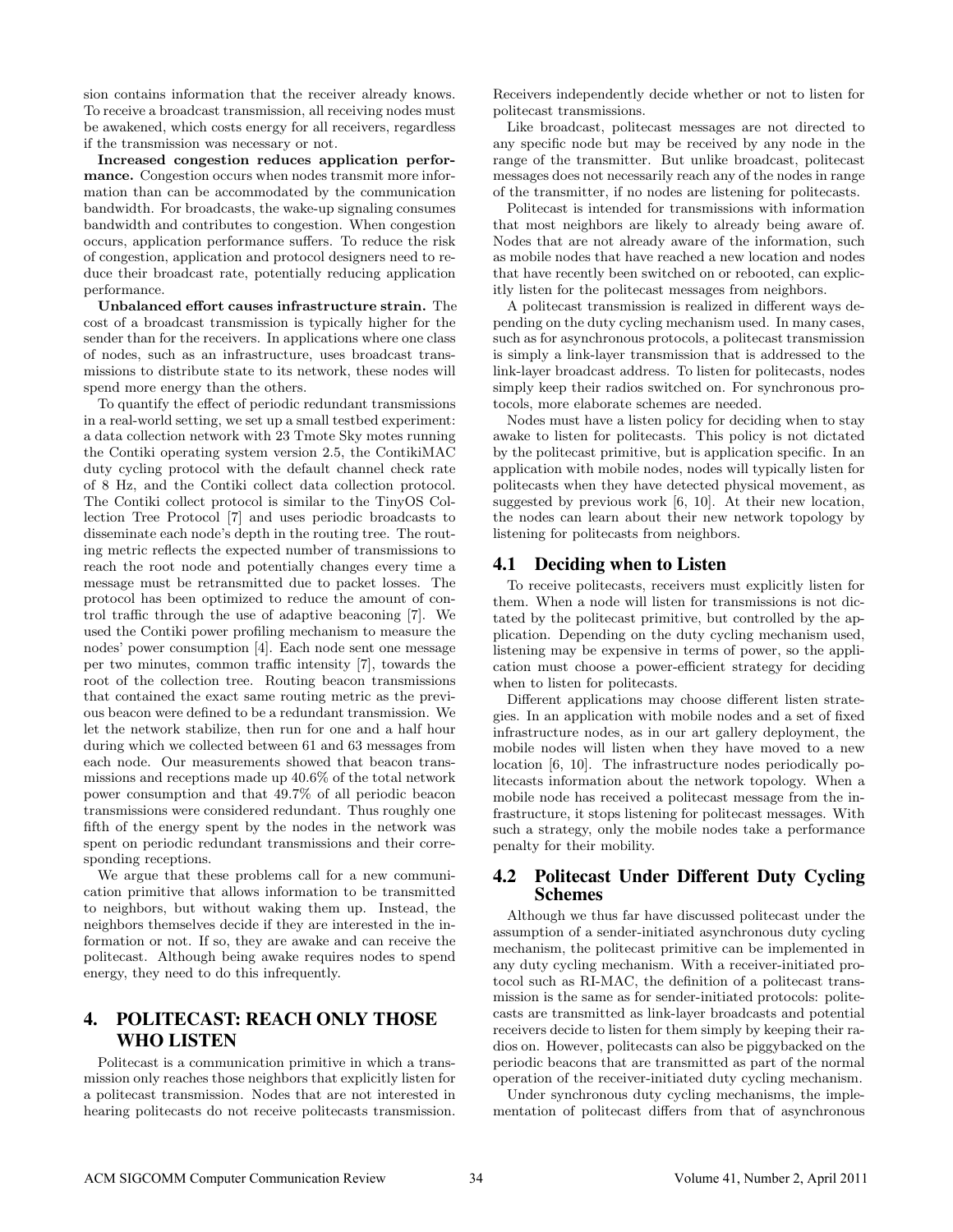

Figure 3: Our Steal the Light toy: when two devices are moved within the vicinity of each other, the LED signature is stolen.

mechanisms because in a synchronous mechanism, all transmissions and receptions are explicitly scheduled. Politecasts in a synchronous protocol are transmitted only during one or more dedicated time slots. Receivers that wish to listen for politecasts schedule a listen slot during these time slots, while the others keep their radios off. Thus those nodes that listen during the politecast slots will receive the politecast transmissions, but the others will not.

# 5. EVALUATION

We evaluate politecast with two applications that differ both in behavior and in scale: one mobile toy and one fullscale low-power network deployment. For both applications, we have implemented two versions of the software on the devices: one that is built on top of politecast and one that is built on top of broadcast. Our aim is to provide initial insight into the trade-offs in application performance and power consumption, to guide further research into the behavior and run-time properties of the politecast primitive.

We have implemented politecast in the Contiki operating system. As our hardware platform we use a set of Tmote Sky motes, a widely used sensor network platform, and a later version of the same mote called the Sentilla JCreate. Both are equipped with a CC2420 IEEE 802.15.4 low-power radio transceiver, an MSP430 microcontroller, a set of sensors, and LEDs. The Sentilla JCreate is also equipped with an accelerometer, which we use to measure physical mobility of the device. The power consumption of the device is approximately 60 mW when the radio transceiver is on, regardless if it is transmitting, receiving, or listening. When the transceiver is off, the power consumption is less than 0.1 mW. We use the transceiver on-time as a proxy for the total power consumption and the built-in power profiling module in Contiki [4] to measure the transceiver on-time.

#### 5.1 A Toy Example: Steal the Light

Steal the Light is a small toy system where hand-held devices can "steal" the LEDs from other devices when they are in the immediate vicinity of each other. Steal the Light uses a set of hand-held Sentilla JCreates. One device has their LEDs switched on in a specific signature. When a device is moved to the vicinity of another device, the device "steals" the LED signature from the other device and displays it with its own LEDs, as shown in Figure 3.

The devices use periodic beacons, sent as broadcast or politecast, to announce themselves to nearby nodes. When a nearby node has been detected, the nodes exchange the LED signature using unicast. It does not matter which node detects the other.

Politecasts are less expensive to transmit than broadcasts, but politecasts require the receiver's radio to be explicitly



Figure 4: For a low beacon rate, politecast has a slightly higher duty cycle than broadcast, but for higher beacon rates politecast has a much lower duty cycle.



Figure 5: With politecast, the duty cycle decreases with less frequent movement. With broadcast, the duty cycle is nearly constant.

switched on, which also costs energy. The politecast-based version of Steal the Light starts to listen for policast transmissions when physical movement has been detected and keeps the radio on for a beacon interval.

The beacon rate affects both application performance and system lifetime. With a high rate, the devices detect each others' presence quicker than with a low rate, but also requires them to spend more energy on transmissions.

To study the politecast power consumption trade-off, we ran a set of experiments where we measured the power consumption of the devices while we moved the devices with a fixed interval, once every ten seconds. The system used ContikiMAC as the duty cycling protocol with a channel check rate of 16 Hz. We varied the beacon rate between experiments. Figure 4 shows the result: at a low beacon rate, politecast results in a shorter lifetime because of longer listening times, but at a higher rate, the broadcast transmission costs begin to dominate and politecast yields a significantly longer lifetime.

To study the effect of the physical movement, we varied the interval between physical movements with a fixed beacon rate (2 Hz). Figure 5 shows the result. The broadcast-based version is not affected by the activity, but the politecastbased version has an increased lifetime with less movement.

Our results show that politecast can give significant savings in power consumption over broadcast.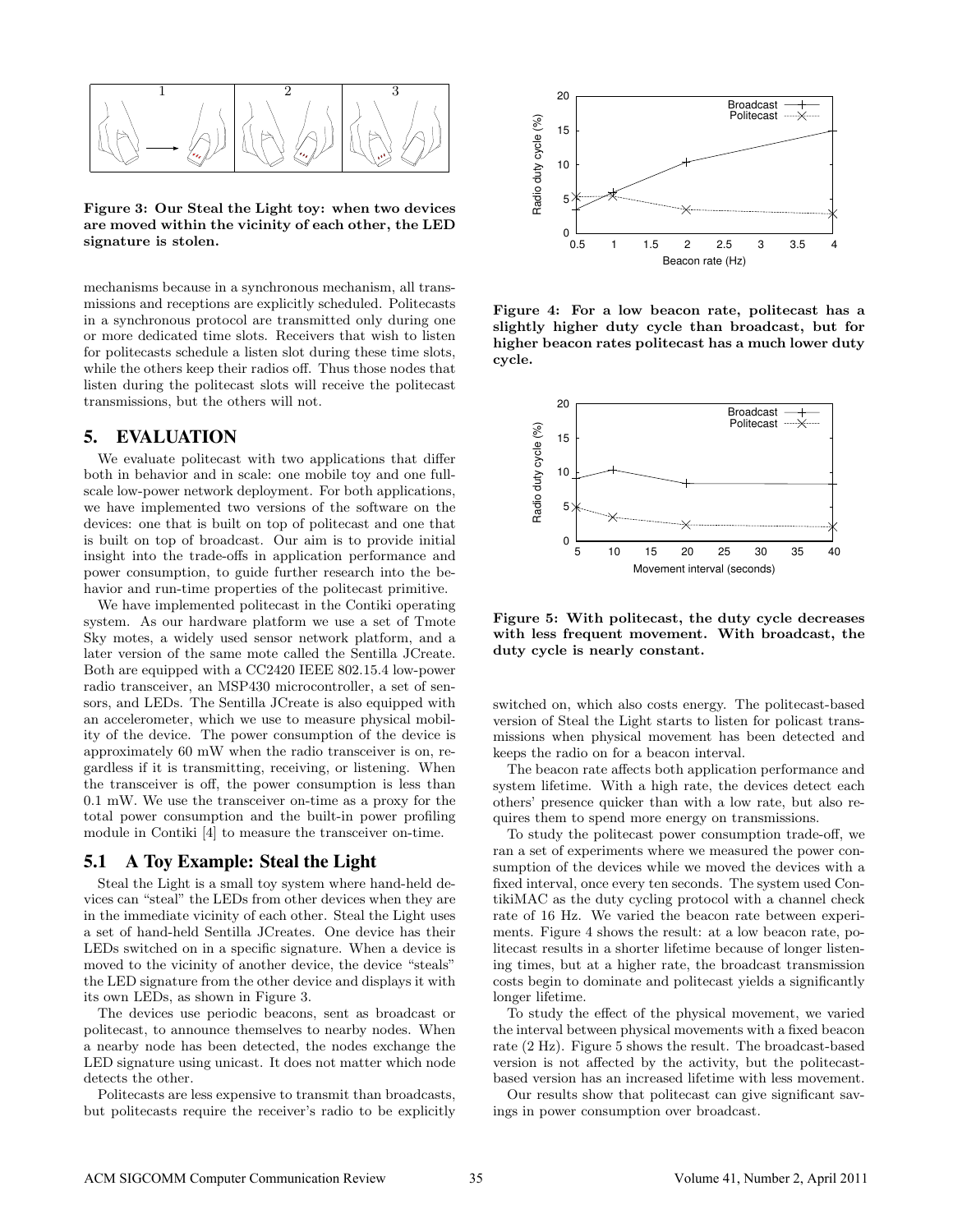

Figure 7: The radio on-time is significantly higher and has a higher variance for the broadcast-based version than for the politecast-based version, which is so low that it is hardly visible.



Figure 8: Redundant receptions are much more prevalent in the broadcast-based version than in the politecast-based version.

## 5.2 A Full-scale Deployment: The Art Gallery Network

We deployed a low-power wireless network in an art gallery as part of a research project where we studied visitors and their interactions with a digital environment in the gallery. Visitors were given a hand-held device with which they could leave traces of their visit to other visitors by using buttons on the device. Other visitors get physical feedback from their mobile device, with on-device LEDs and vibration motors, of the traces left by other visitors. The deployment consisted of 31 Tmote Sky infrastructure nodes, located as shown in Figure 6, five custom-built handheld nodes, and eight additional mobile Sentilla JCreates used for utility functions.

The deployment was temporary, by design, but each deployment could be deployed for months. The infrastructure therefore needed to consist of wireless low-power nodes. Since the nodes were concealed and mounted between 3 and 4 meters up on the walls, batteries could not be easily replaced. The infrastructure nodes had a dual purpose: both to act as a traffic backbone for data generated by the mobile nodes and to act as a reference point for approximate localization of the mobile nodes.

To determine the effect of politecast, we ran the broadcastbased version and the politecast-based version of the system for 60 minutes each, with no mobile nodes, and collected power consumption measurements and congestion estimation data from the infrastructure. Both networks used X-MAC with a channel check rate of 2 Hz. The resulting radio duty cycle is shown in Figure 7. We see that the duty cycle is significantly higher for the broadcast-based version, and also more varying, than the politecast-based version. This is due in part to the higher transmission cost for broadcasts, but also to that the nodes overhear transmissions from other nodes. The map of the deployment, as shown in Figure 6, shows that many nodes are in transmission range of each other. Figure 8 shows the amount of beacon receptions from other nodes, for each of the infrastructure nodes. Since the infrastructure nodes are not interested in beacons from other infrastructure nodes, these receptions are redundant and therefore constitute needless energy expenditure. Not surprisingly, the broadcast-based version has a significantly higher redundant reception rate than the politecast-based version.

Seeing that politecast made a significant difference in power consumption, we used the politecast version for the two months long network deployment.

#### 6. RELATED WORK

Broadcasts have a history of problems in wireless multihop networks but these problems have been for multi-hop broadcast forwarding (flooding). If nodes blindly re-broadcast received broadcast packets, the network can enter a broadcast storm. Several mechanisms have been devised to tackle the broadcast storm problem in wireless multi-hop networks, such as Trickle [9] and RPB [12]. These protocols solve a different problem than politecast: politecast addresses power consumption and congestion in single-hop broadcast transmission and not the problems in multi-hop network flooding.

Many mechanisms try to reduce the number of broadcast transmission. Examples include adaptive beaconing [7] and beacon coordination [3]. Unlike those mechanisms, politecast does not try to reduce the number of transmissions, but instead make each transmission cheaper.

Vertically integrated systems such as Dozer [2] achieve a low power consumption, but does so at the price of modularity and layering. Dozer consists of a routing protocol that is conflated with a synchronous radio duty cycling mechanism. In such vertically integrated systems, there is little need to define layers or abstractions between layers inside the system. In contrast, the purpose of politecast is to find a modular element that can be used to build systems that have similarly low power consumption as a vertically integrated system, but with a clean separation of concerns in terms of layering. Politcast can be used below any network layer or protocol and on top of any underlying duty cycling mechanism.

## 7. CONCLUSIONS

In low-power wireless networks, radio transceivers are duty cycled to save power and nodes need to be woken up to receive transmissions. With duty cycling, the traditional communication primitives unicast and broadcast do not always provide a favorable power trade-off and many low-power protocols have sidestepped these primitives by allowing messages to be sent without waking nodes up. We generalize this communication pattern into a new communication primitive that we call politecast. Unlike unicast and broadcast trans-